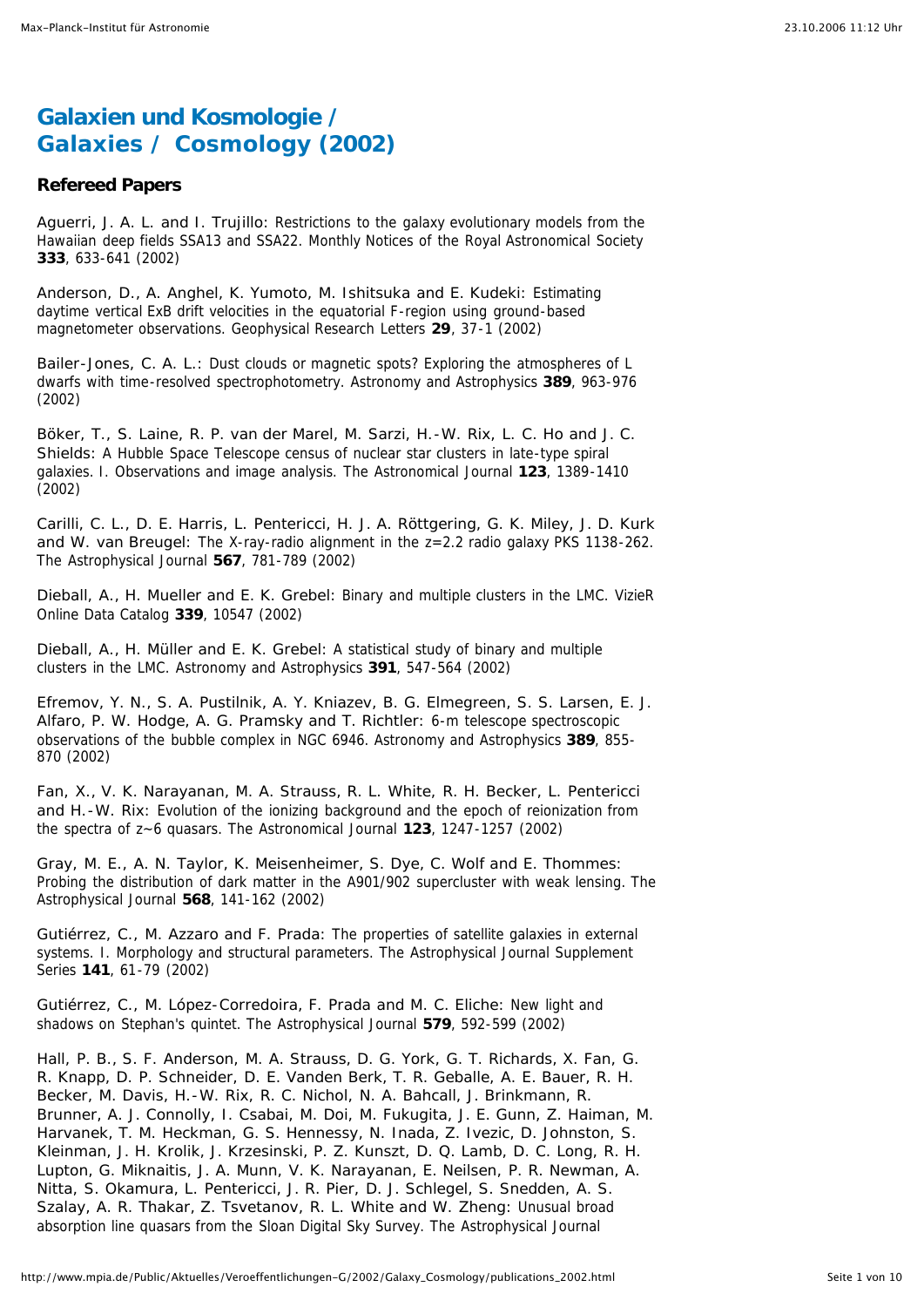Supplement Series **141**, 267-309 (2002)

*Herbst, W., C. A. L. Bailer-Jones, R. Mundt, K. Meisenheimer and R. Wackermann:* Stellar rotation and variability in the Orion nebula cluster. Astronomy and Astrophysics **396**, 513-532 (2002)

*Herbst, W., C. A. L. Bailer-Jones, R. Mundt, K. Meisenheimer and R. Wackermann:* Stellar rotation in the Orion nebula cluster. VizieR Online Data Catalog **339**, 60513 (2002)

*Herbst, W., C. M. Hamilton, F. J. Vrba, M. A. Ibrahimov, C. A. L. Bailer-Jones, R. Mundt, M. Lamm, T. Mazeh, Z. T. Webster, K. E. Haisch, E. C. Williams, A. H. Rhodes, T. J. Balonek, A. Scholz and A. Riffeser:* Fine structure in the circumstellar environment of a young, solar-like star: The unique eclipses of KH 15D. Publications of the Astronomical Society of the Pacific **114**, 1167-1172 (2002)

*Ho, L. C., M. Sarzi, H.-W. Rix, J. C. Shields, G. Rudnick, A. V. Filippenko and A. J. Barth:* An efficient strategy to select targets for gasdynamical measurements of black hole masses using the Hubble Space Telescope. Publications of the Astronomical Society of the Pacific **114**, 137-143 (2002)

*Hujeirat, A., M. Camenzind and A. Burkert:* Comptonization and synchrotron emission in 2D accretion flows. I. A new numerical solver for the Kompaneets equation. Astronomy and Astrophysics **386**, 757-762 (2002)

*Hujeirat, A., M. Camenzind and M. Livio:* Ion-dominated plasma and the origin of jets in quasars. Astronomy and Astrophysics **394**, L9-L13 (2002)

*Jesseit, R., T. Naab and A. Burkert:* The validity of the adiabatic contraction approximation for dark matter halos. The Astrophysical Journal **571**, L89-L92 (2002)

*Jester, S., H.-J. Röser, K. Meisenheimer and R. Perley:* X-rays from the jet in 3C 273: Clues from the radio-optical spectra. Astronomy and Astrophysics **385**, L27-L30 (2002)

*Karachentsev, I. D., A. E. Dolphin, D. Geisler, E. K. Grebel, P. Guhathakurta, P. W. Hodge, V. E. Karachentseva, A. Sarajedini, P. Seitzer and M. E. Sharina:* The M 81 group of galaxies: New distances, kinematics and structure. Astronomy and Astrophysics **383**, 125-136 (2002)

*Karachentsev, I. D., M. E. Sharina, A. E. Dolphin, E. K. Grebel, D. Geisler, P. Guhathakurta, P. W. Hodge, V. E. Karachentseva, A. Sarajedini and P. Seitzer:* New distances to galaxies in the Centaurus A group. Astronomy and Astrophysics **385**, 21- 31 (2002)

*Karachentsev, I. D., M. E. Sharina, D. I. Makarov, A. E. Dolphin, E. K. Grebel, D. Geisler, P. Guhathakurta, P. W. Hodge, V. E. Karachentseva, A. Sarajedini and P. Seitzer:* The very local Hubble flow. Astronomy and Astrophysics **389**, 812-824 (2002)

*Kasper, M. E., M. Feldt, T. M. Herbst, S. Hippler, T. Ott and L. E. Tacconi-Garman:* Spatially resolved imaging spectroscopy of T Tauri. The Astrophysical Journal **568**, 267-272 (2002)

*Lehár, J., E. E. Falco, C. S. Kochanek, B. A. McLeod, J. A. Munoz, C. D. Impey, H.-W. Rix, C. R. Keeton and D. C. Y. Peng:* Erratum: "Hubble Space Telescope observations of 10 two-image gravitational lenses''. The Astrophysical Journal **571**, 1021 (2002)

*Makarova, L. N., E. K. Grebel, I. D. Karachentsev, A. E. Dolphin, V. E. Karachentseva, M. E. Sharina, D. Geisler, P. Guhathakurta, P. W. Hodge, A. Sarajedini and P. Seitzer:* Tidal dwarfs in the M81 group: The second generation? Astronomy and Astrophysics **396**, 473-487 (2002)

*Makarova, L. N., E. K. Grebel, I. D. Karachentsev, A. E. Dolphin, V. E. Karachentseva, M. E. Sharina, D. Geisler, P. Guhathakurta, P. W. Hodge, A. Sarajedini and P. Seitzer:* VI photometry in M81 group. VizieR Online Data Catalog **339**,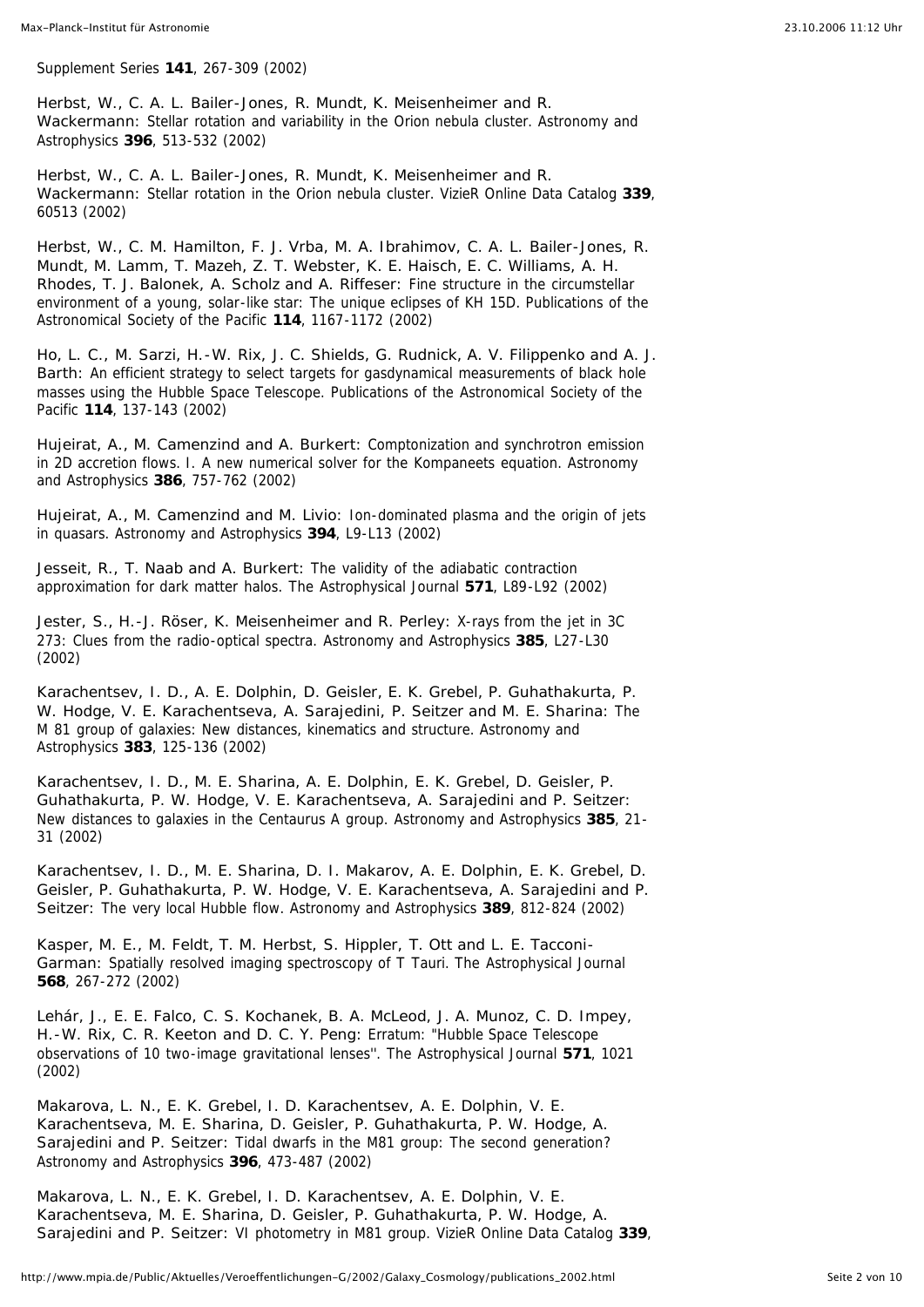60473 (2002)

*Makarova, L. N., I. D. Karachentsev, E. K. Grebel and O. Y. Barsunova:* Surface photometry of new nearby dwarf galaxies. Astronomy and Astrophysics **384**, 72-80 (2002)

*Marchesini, D., E. D'Onghia, G. Chincarini, C. Firmani, P. Conconi, E. Molinari and A. Zacchei:* H*a* rotation curves: The soft core question. The Astrophysical Journal **575**, 801-813 (2002)

*McKay, T. A., E. S. Sheldon, D. Johnston, E. K. Grebel, F. Prada, H.-W. Rix, N. A. Bahcall, J. Brinkmann, I. Csabai, M. Fukugita, D. Q. Lamb and D. G. York:* Dynamical confirmation of Sloan Digital Sky Survey weak-lensing scaling laws. The Astrophysical Journal **571**, L85-L88 (2002)

*Miceli, A., D. Q. Lamb, D. Zucker, K. Covey, J. Dembicky and N. C. Hastings:* GRB020531 optical observations. GRB Coordinates Network **1416**, 1 (2002)

*Newberg, H. J., B. Yanny, C. Rockosi, E. K. Grebel, H.-W. Rix, J. Brinkmann, I. Csabai, G. Hennessy, R. B. Hindsley, R. Ibata, Z. Ivezic, D. Lamb, E. T. Nash, M. Odenkirchen, H. A. Rave, D. P. Schneider, J. A. Smith, A. Stolte and D. G. York:* The ghost of Sagittarius and lumps in the halo of the Milky Way. The Astrophysical Journal **569**, 245-274 (2002)

*O'Dell, C. R., B. Balick, A. R. Hajian, W. J. Henney and A. Burkert:* Knots in nearby planetary nebulae. The Astronomical Journal **123**, 3329-3347 (2002)

*Odenkirchen, M., E. K. Grebel, W. Dehnen, H.-W. Rix and K. M. Cudworth:* Kinematic study of the disrupting globular cluster Palomar 5 using VLT spectra. The Astronomical Journal **124**, 1497-1510 (2002)

*Odenkirchen, M. and C. Soubiran:* NGC 6994 –clearly not a physical stellar ensemble. Astronomy and Astrophysics **383**, 163-170 (2002)

*Ofek, E. O., H.-W. Rix, D. Maoz and F. Prada:* A survey for large-separation lensed FIRST quasars –II. Magnification bias and redshift distribution. Monthly Notices of the Royal Astronomical Society **337**, 1163-1168 (2002)

*Paunzen, E., G. Handler, W. W. Weiss, N. Nesvacil, A. Hempel, E. Romero-Colmenero, F. F. Vuthela, P. Reegen, R. R. Shobbrook and D. Kilkenny:* On the period-luminosity-colour-metallicity relation and the pulsational characteristics of *l* Bootis type stars. Astronomy and Astrophysics **392**, 515-528 (2002)

*Peng, C. Y., L. C. Ho, C. D. Impey and H.-W. Rix:* Detailed structural decomposition of galaxy images. The Astronomical Journal **124**, 266-293 (2002)

*Pentericci, L., X. Fan, H.-W. Rix, M. A. Strauss, V. K. Narayanan, G. T. Richards, D. P. Schneider, J. Krolik, T. Heckman, J. Brinkmann, D. Q. Lamb and G. P. Szokoly:* VLT optical and near-infrared observations of the z = 6.28 quasar SDSS J1030+0524. The Astronomical Journal **123**, 2151-2158 (2002)

*Pentericci, L., J. D. Kurk, C. L. Carilli, D. E. Harris, G. K. Miley and H. J. A. Röttgering:* A Chandra study of X-ray sources in the field of the  $z = 2.16$  radio galaxy MRC 1138-262. Astronomy and Astrophysics **396**, 109-115 (2002)

*Prada, F. and A. Burkert:* The fundamental line of the local group satellites. The Astrophysical Journal **564**, L73-L76 (2002)

*Pustilnik, S. A., A. Y. Kniazev, V. A. Lipovetsky and A. V. Ugryumov:* Blue compact galaxies from SBS. VizieR Online Data Catalog **337**, 30024 (2002)

*Pustilnik, S. A., A. Y. Kniazev, J. Masegosa, I. M. Márquez, A. G. Pramskij and A. V. Ugryumov:* The metallicities of UM 151, UM 408 and A 1228+12 revisited. Astronomy and Astrophysics **389**, 779-786 (2002)

*Richer, M. G., G. Tovmassian, G. Stasinska, R. F. Jameson, P. D. Dobbie, C. Veillet, C. Gutierrez and F. Prada:* The  $\alpha$  -element abundances in the most oxygen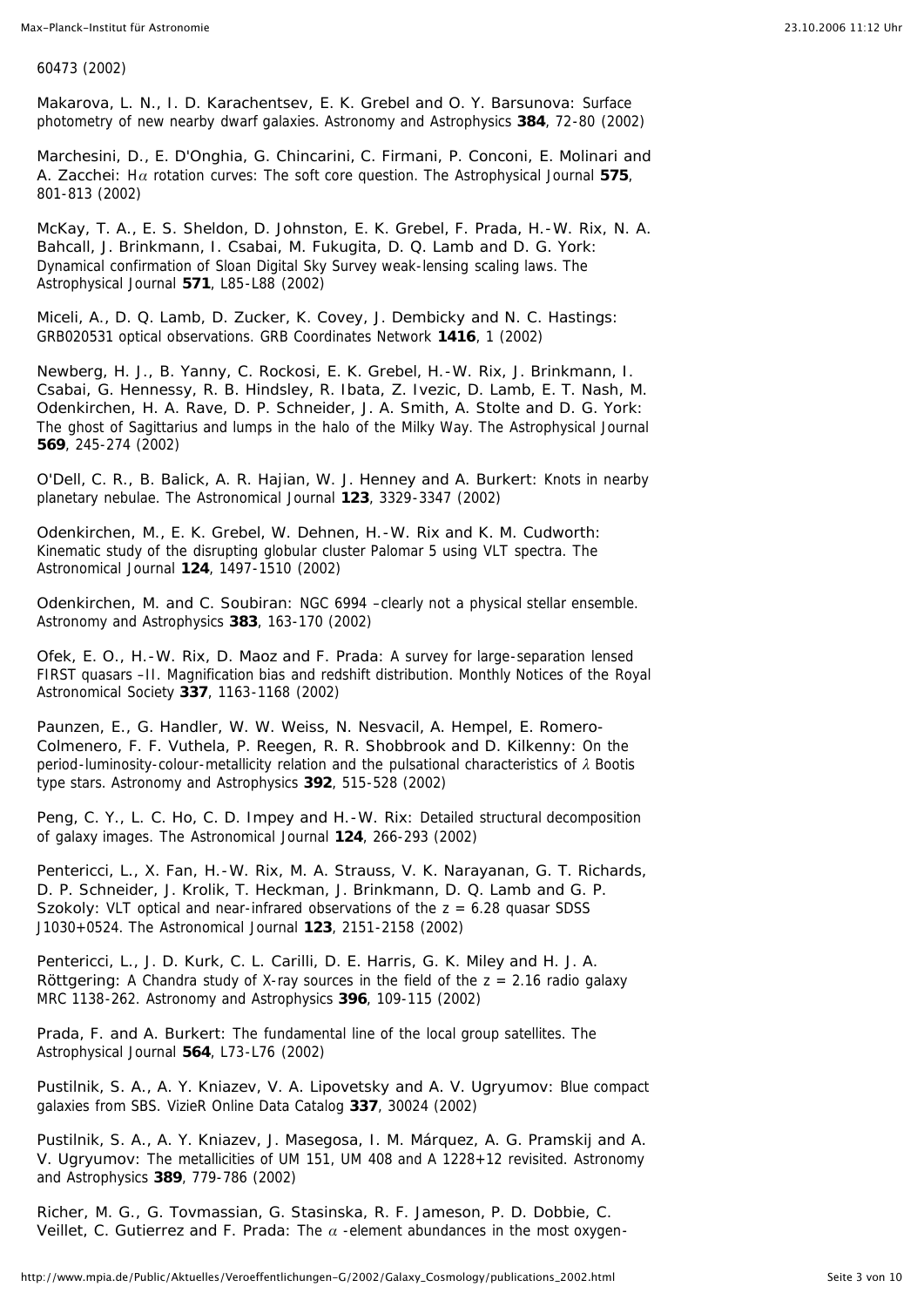poor planetary nebula PNG 135.9+55.9. Astronomy and Astrophysics **395**, 929-941 (2002)

*Rockosi, C. M., M. Odenkirchen, E. K. Grebel, W. Dehnen, K. M. Cudworth, J. E. Gunn, D. G. York, J. Brinkmann, G. S. Hennessy and Z. Ivezic:* A matched-filter analysis of the tidal tails of the globular cluster Palomar 5. Astronomical Journal **124**, 349- 363 (2002)

*Sahai, R., S. Brillant, M. Livio, E. K. Grebel, W. Brandner, S. Tingay, L.-A. Nyman and .* Proper motions in the knotty, bipolar jet in Henize 2-90. The Astrophysical Journal **573**, L123-L127 (2002)

*Sarajedini, A., E. K. Grebel, A. E. Dolphin, P. Seitzer, D. Geisler, P. Guhathakurta, P. W. Hodge, I. D. Karachentsev, V. E. Karachentseva and M. E. Sharina:* The stellar populations of the Cetus dwarf spheroidal galaxy. The Astrophysical Journal **567**, 915-921 (2002)

*Sarzi, M., H.-W. Rix, J. C. Shields, D. H. McIntosh, L. C. Ho, G. Rudnick, A. V. Filippenko, W. L. W. Sargent and A. J. Barth:* Limits on the mass of the central black hole in 16 nearby bulges. The Astrophysical Journal **567**, 237-246 (2002)

*Slyz, A. D., J. E. G. Devriendt, J. Silk and A. Burkert:* Forming stars on a viscous time-scale: The key to exponential stellar profiles in disc galaxies? Monthly Notices of the Royal Astronomical Society **333**, 894-910 (2002)

*Smith, G. H. and A. Burkert:* On the low-mass end of the globular cluster luminosity function. The Astrophysical Journal **578**, L51-L54 (2002)

*Stolte, A., E. K. Grebel, W. Brandner and D. F. Figer:* The mass function of the Arches cluster from Gemini adaptive optics data. Astronomy and Astrophysics **394**, 459-478 (2002)

*Stoughton, C., R. H. Lupton, M. Bernardi, M. R. Blanton, S. Burles, F. J. Castander, A. J. Connolly, D. J. Eisenstein, J. A. Frieman, G. S. Hennessy, R. B. Hindsley, Z. Ivezic, S. Kent, P. Z. Kunszt, B. C. Lee, A. Meiksin, J. A. Munn, H. J. Newberg, R. C. Nichol, T. Nicinski, J. R. Pier, G. T. Richards, M. W. Richmond, D. J. Schlegel, J. A. Smith, M. A. Strauss, M. SubbaRao, A. S. Szalay, A. R. Thakar, D. L. Tucker, D. E. Vanden Berk, B. Yanny, J. K. Adelman, J. E. Anderson, Jr. , S. F. Anderson, J. Annis, N. A. Bahcall, J. A. Bakken, M. Bartelmann, S. Bastian, A. Bauer, E. Berman, H. Böhringer, W. N. Boroski, S. Bracker, C. Briegel, J. W. Briggs, J. Brinkmann, R. Brunner, L. Carey, M. A. Carr, B. Chen, D. Christian, P. L. Colestock, J. H. Crocker, I. Csabai, P. C. Czarapata, J. Dalcanton, A. F. Davidsen, J. E. Davis, W. Dehnen, S. Dodelson, M. Doi, T. Dombeck, M. Donahue, N. Ellman, B. R. Elms, M. L. Evans, L. Eyer, X. Fan, G. R. Federwitz, S. Friedman, M. Fukugita, R. Gal, B. Gillespie, K. Glazebrook, J. Gray, E. K. Grebel, B. Greenawalt, G. Greene, J. E. Gunn, E. de Haas, Z. Haiman, M. Haldeman, P. B. Hall, M. Hamabe, B. Hansen, F. H. Harris, H. Harris, M. Harvanek, S. L. Hawley, J. J. E. Hayes, T. M. Heckman, A. Helmi, A. Henden, C. J. Hogan, D. W. Hogg, D. J. Holmgren, J. Holtzman, C.-H. Huang, C. Hull, S.-I. Ichikawa, T. Ichikawa, D. E. Johnston, G. Kauffmann, R. S. J. Kim, T. Kimball, E. Kinney, M. Klaene, S. J. Kleinman, A. Klypin, G. R. Knapp, J. Korienek, J. Krolik, R. G. Kron, J. Krzesinski, D. Q. Lamb, R. F. Leger, S. Limmongkol, C. Lindenmeyer, D. C. Long, C. Loomis, J. Loveday, B. MacKinnon, E. J. Mannery, P. M. Mantsch, B. Margon, P. McGehee, T. A. McKay, B. McLean, K. Menou, A. Merelli, H. J. Mo, D. G. Monet, O. Nakamura, V. K. Narayanan, T. Nash, E. H. Neilsen, Jr. , P. R. Newman, A. Nitta, M. Odenkirchen, N. Okada, S. Okamura, J. P. Ostriker, R. Owen, A. G. Pauls, J. Peoples, R. S. Peterson, D. Petravick, A. Pope, R. Pordes, M. Postman, A. Prosapio, T. R. Quinn, R. Rechenmacher, C. H. Rivetta, H.-W. Rix, C. M. Rockosi, R. Rosner, K. Ruthmansdorfer, D. Sandford, D. P. Schneider, R. Scranton, M. Sekiguchi, G. Sergey, R. Sheth, K. Shimasaku, S. Smee, S. A. Snedden, A. Stebbins, C. Stubbs, I. Szapudi, P. Szkody, G. P. Szokoly, S. Tabachnik, Z. Tsvetanov, A. Uomoto, M. S. Vogeley, W. Voges, P. Waddell, R. Walterbos, S.-i. Wang, M. Watanabe, D. H. Weinberg, R. L. White, S. D. M. White, B. Wilhite, D. Wolfe, N. Yasuda, D. G. York, I. Zehavi and W. Zheng:* Sloan Digital Sky Survey: Early data release. The Astronomical Journal **123**, 485-548 (2002)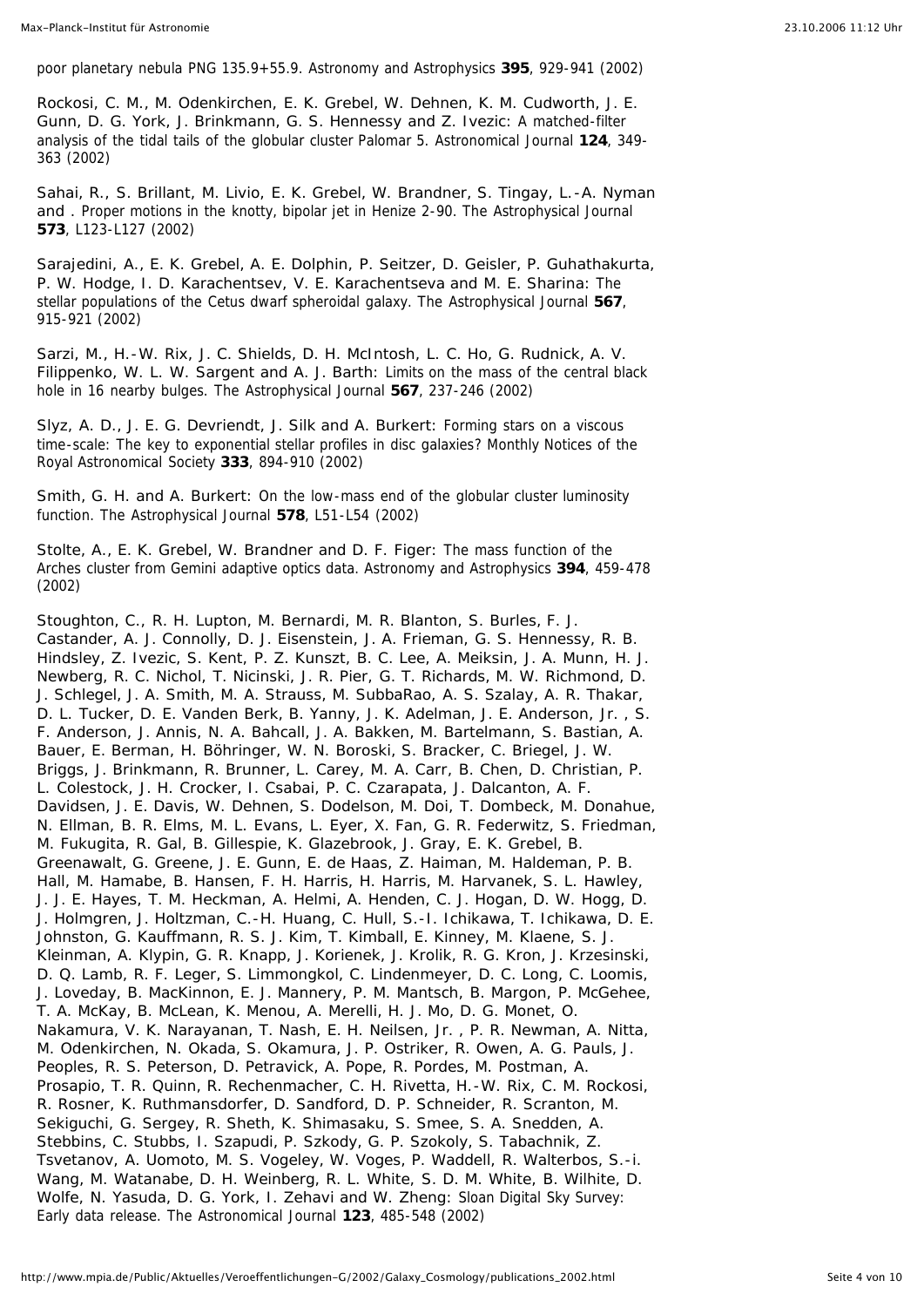*Torres, S., E. García-Berro, A. Burkert and J. Isern:* High-proper-motion white dwarfs and halo dark matter. Monthly Notices of the Royal Astronomical Society **336**, 971-978 (2002)

*Tuffs, R. J., C. C. Popescu, D. Pierini, H. J. Völk, H. Hippelein, K. Leech, L. Metcalfe, I. Heinrichsen and C. Xu:* Erratum: "Far-infrared photometry of a statistical sample of late-type Virgo cluster galaxies''. The Astrophysical Journal Supplement Series **140**, 609 (2002)

*Tuffs, R. J., C. C. Popescu, D. Pierini, H. J. Völk, H. Hippelein, K. Leech, L. Metcalfe, I. Heinrichsen and C. Xu:* Far-infrared photometry of a statistical sample of late-type Virgo cluster galaxies. The Astrophysical Journal Supplement Series **139**, 37-79 (2002)

*Venemans, B. P., J. D. Kurk, G. K. Miley, H. J. A. Röttgering, W. van Breugel, C. L. Carilli, C. De Breuck, H. Ford, T. Heckman, P. McCarthy and L. Pentericci:* The most distant structure of galaxies known: A protocluster at  $z = 4.1$ . The Astrophysical Journal **569**, L11-L14 (2002)

*Villar-Martín, M., J. Vernet, S. di Serego Alighieri, R. Fosbury, L. Pentericci, M. Cohen, R. Goodrich and A. Humphrey:* Giant low surface brightness haloes in distant radio galaxies: USS0828+193. Monthly Notices of the Royal Astronomical Society **336**, 436- 444 (2002)

*Winn, J. N., C. S. Kochanek, B. A. McLeod, E. E. Falco, C. D. Impey and H.-W. Rix:* PKS 1830 -211: A face-on spiral galaxy lens. The Astrophysical Journal **575**, 103-110 (2002)

*Wolf, S. and H. Klahr:* Large-scale vortices in protoplanetary disks: On the observability of possible early stages of planet formation. The Astrophysical Journal **578**, L79-L82 (2002)

*Zaritsky, D., J. Harris, I. B. Thompson, E. K. Grebel and P. Massey:* The magellanic clouds photometric survey: The Small Magellanic Cloud Stellar Catalog and extinction map. The Astronomical Journal **123**, 855-872 (2002)

# **Invited Papers and Reviews**

*Bailer-Jones, C. A. L.:* Automated stellar classification for large surveys: A review of methods and results. In: Automated data analysis in astronomy, (Eds.) R. Gupta, H. P. Singh, C. A. L. Bailer-Jones. Narosa Pub. House, 83 (2002)

*Burkert, A.:* Star formation in turbulent molecular clouds. In: Modes of star formation and the origin of field populations, (Eds.) E. K. Grebel, W. Brandner. ASP Conf. Ser. **285**, ASP, 3 (2002)

*Grebel, E. K.:* Modes of star formation in dwarf spheroidal galaxies. In: Modes of star formation and the origin of field populations, (Eds.) E. Grebel, W. Brandner. ASP Conf. Ser. **285**, ASP, 349 (2002)

# **Contributed Papers**

*Andersen, D. and M. A. Bershady:* The intrinsic ellipticity of spiral disks. In: Disks of galaxies: Kinematics, dynamics and peturbations, (Eds.) E. Athanassoula, A. Bosma, R. Mujica. ASP Conf. Ser. **275**, ASP, 39-42 (2002)

*Andersen, D. R. and M. A. Bershady:* Densepak H*a* velocity fields of face-on disk galaxies. Bulletin of the American Astronomical Society **34**, 1219 (2002)

*Bailer-Jones, C. A. L.:* Photometric variability and rotation of ultra cool dwarfs. Bulletin of the American Astronomical Society **34**, 731 (2002)

*Bailer-Jones, C. A. L.:* Determination of stellar parameters with GAIA. Astrophysics and Space Science **280**, 21-29 (2002)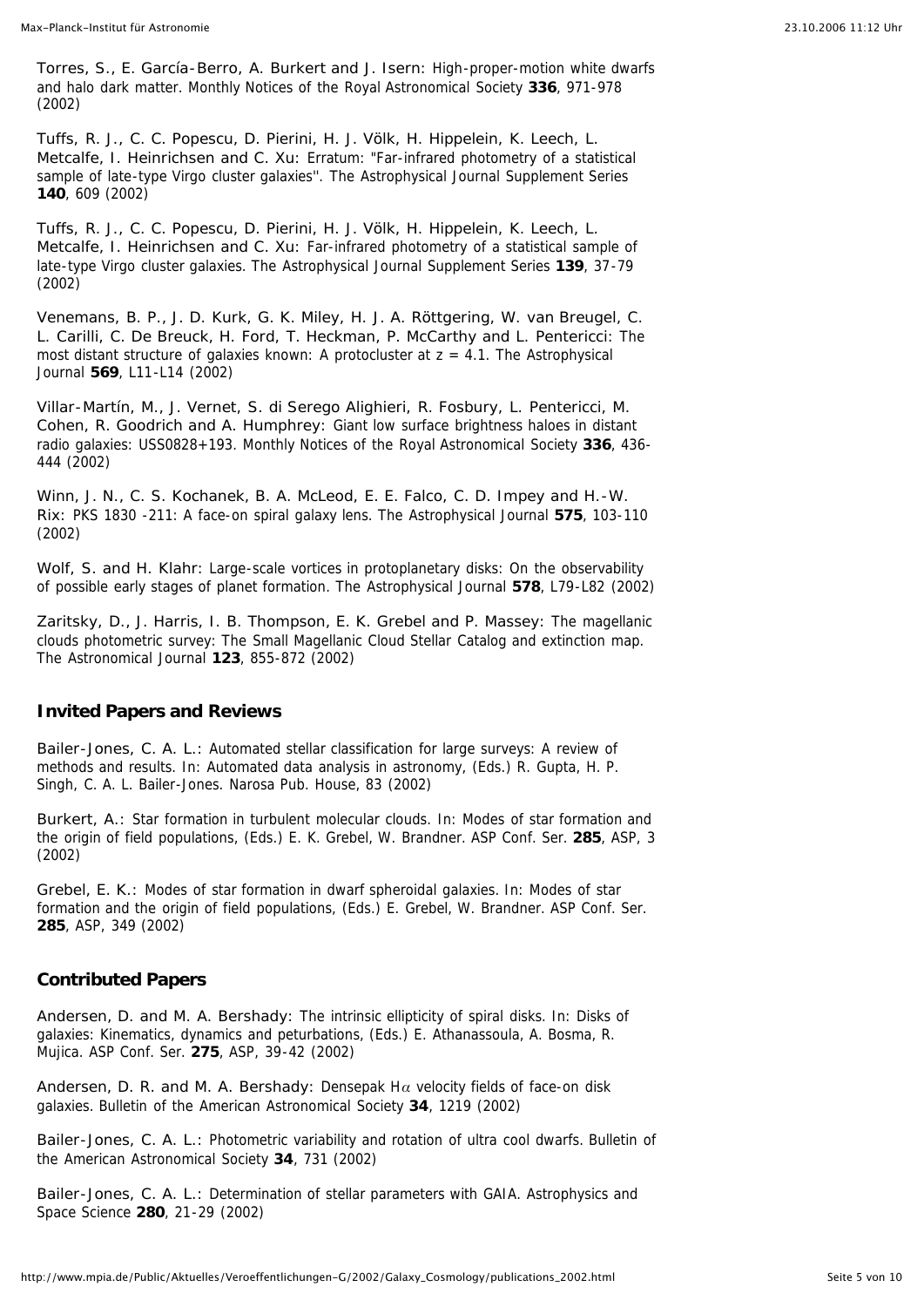*Bailer-Jones, C. A. L., R. Gupta and H. P. Singh:* An introduction to artificial neural networks. In: Automated data analysis in astronomy, (Eds.) R. Gupta, H. P. Singh, C. A. L. Bailer-Jones. Narosa Publ. House, 51 (2002)

*Barrado y Navascués, D., M. R. Zapatero Osorio, V. Béjar, R. Rebolo, E. L. Martín, R. Mundt and C. A. L. Bailer-Jones:* VLT/FORS spectroscopy in *s* Orionis: Isolated planetary mass candidate members. In: The origins of stars and planets: The VLT view, (Eds.) J. F. Alves, M. J. McCaughrean. ESO Astrophysics Symposia, Springer, 195-200 (2002)

*Baumann, O., H.-J. Röser, C. Tschamber, M. R. S. Hawkins and H. MacGillivray:* Deep photographic cluster survey –DPCS. In: Tracing cosmic evolution with galaxy clusters, (Eds.) S. Borgani, M. Mezzetti, R. Valdarnini. ASP Conf. Ser. **268**, ASP, 333 (2002)

*Beckwith, S. V. W., H.-W. Rix, C. Peng, D. McIntosh, J. Caldwell, K. Meisenheimer, C. Wolf, L. Wisotzki, A. Borch, B. Haeussler, M. Barden and G. Collaboration:* Galaxy evolution from morphology and SEDs (GEMS): A large, multi-color mosaic with HST's advanced camera for surveys. Bulletin of the American Astronomical Society **34**, 1154 (2002)

*Bershady, M., M. Verheijen and D. Andersen:* WIYN integral-field kinematics of disk galaxies. In: Disks of galaxies: Kinematics, dynamics and peturbations, (Eds.) E. Athanassoula, A. Bosma, R. Mujica. ASP Conf. Ser. **275**, ASP, 43-46 (2002)

*Bertschik, M. and A. Burkert:* Minor mergers of galaxies: Theory vs. observations. In: Galaxy evolution, theory and observations, (Eds.) J. Alves, M. J. McCaughrean. Proceedings of the ESO Workshop, ESO, 7 (2002)

*Bertschik, M. and A. Burkert:* Minor mergers of galaxies: Theory and observations. Astrophysics and Space Science **281**, 405-406 (2002)

*Burkert, A. M. and P. Bodenheimer:* Core collapse and the formation of binaries. In: The origins of stars and planets: The VLT view, (Eds.) J. F. Alves, M. J. McCaughrean. ESO Astrophysics Symposia, Springer, 101-104 (2002)

*D'Onghia, E., A. Burkert and G. Murante:* The angular momentum of the gas in galactic halos: Implications for the formation of spiral galaxies in CDM models. Bulletin of the American Astronomical Society **201**, 1277 (2002)

*Datta, S., L. Pittroff, P. Guhathakurta, E. Grebel and D. Harbeck:* Keck spectroscopy of red giants in the M31 dsph satellites: Chemical abundance spread. Bulletin of the American Astronomical Society **201**, 1120 (2002)

*de Jong, R. S., E. F. Bell, S. Courteau and R. P. Olling:* Stellar mass-to-light ratios and rotation curves of spiral galaxies. Bulletin of the American Astronomical Society **201**, 1114 (2002)

*Dib, S. and A. Burkert:* Thermal instability in the interstellar medium and structure formation. In: SF2A -2002: Semaine de l'Astrophysique Francaise, (Eds.) F. Combes, D. Barret. EdP-Sciences conference series 25 (2002)

*Dirsch, B., T. Richtler, D. Geisler, K. Gebhardt, L. Infante, D. Minniti, M. Hilker, M. Rejkuba, E. K. Grebel, S. Larsen and M. V. Alonso:* The mass profile of NGC 1399 determined from globular cluster dynamics. Revista Mexicana de Astronomia y Astrofisica. Conference Series **14**, 38-38 (2002)

*Fan, X., V. K. Narayanan, M. A. Strauss, R. H. Lupton, R. H. Becker, R. L. White, L. Pentericci and H.-W. Rix:* z ~ 6 quasars from the SDSS: Probing the end of the dark ages. In: Lighthouses of the universe: The most luminous celestial objects and their use for cosmology, Proceedings of the MPA/ESO 309 (2002)

*Fan, X., M. A. Strauss, D. P. Schneider, R. H. Becker, R. L. White, V. K. Narayanan, G. T. Richards, L. Pentericci, E. Grebel and S. Collaboration:* New z > 6 quasars discovered in the sloan digital sky survey. Bulletin of the American Astronomical Society **201**, 1288 (2002)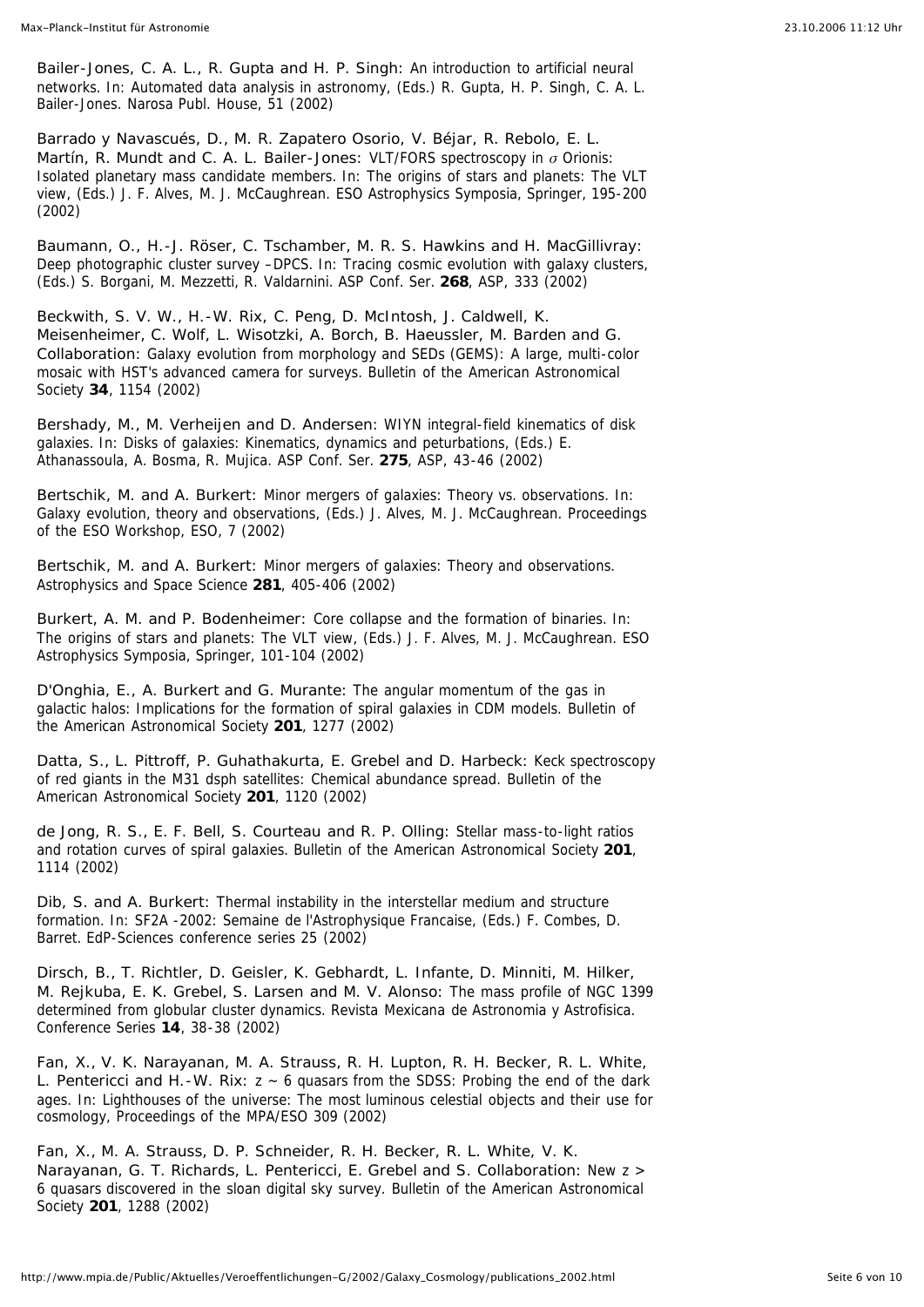*Förster Schreiber, N. M., I. Labbé, M. Franx, P. van der Werf, H. Röttgering, L. van Starkenburg, A. van de Wel, P. van Dokkum, K. Kuijken, A. Moorwood, H.-W. Rix and G. Rudnick:* FIRES: First results of the MS 1054-03 field. In: A new era in cosmology, (Eds.) N. Metcalfe, T. Shanks. ASP Conf. Ser. **283**, ASP, 115 -116 (2002)

*Gallagher, J. S. and E. K. Grebel:* Extragalactic star clusters: Speculations on the future. In: Extragalactic star clusters, (Eds.) D. Geisler, E. Grebel, D. Minniti. Proc. of IAU Symp. **207**, ASP, 745 (2002)

*Geisler, D., E. K. Grebel and D. Minniti:* Preface: Extragalactic star clusters. In: Extragalactic star clusters, (Eds.) D. Geisler, E. Grebel, D. Minniti. Proceedings of IAU Symp. **207**, ASP, XVIII -XIX (2002)

*Geyer, M. P. and A. Burkert:* Formation of globular clusters in turbulent molecular clouds. In: Extragalactic star clusters, (Eds.) D. Geisler, E. Grebel, D. Minniti. Proceedings of IAU Symp. **207**, ASP, 678-680 (2002)

*Grebel, E. K.:* Star clusters in irregular galaxies in the local group. In: Extragalactic star clusters, (Eds.) D. Geisler, E. K. Grebel, D. Minniti. Proceedings of IAU Symp. **207**, ASP, 94- 103 (2002)

*Grebel, E. K., J. S. Gallagher and D. Harbeck:* The progenitors of dwarf spheroidal galaxies. Bulletin of the American Astronomical Society **201**, 1294 (2002)

*Grebel, E. K., M. Odenkirchen and D. Harbeck:* The structure of the sextans dwarf spheroidal galaxy from SDSS data. Bulletin of the American Astronomical Society **200**, 717 (2002)

*Hamilton, C. M., W. Herbst, C. A. L. Bailer-Jones and R. Mundt:* Accretion and outflow signatures observed in a weak-lined T Tauri star? The special case of KH 15D. Bulletin of the American Astronomical Society **201**, 1134 (2002)

*Hamilton, C. M., W. Herbst, A. Rhodes, C. A. L. Bailer-Jones, R. Mundt, F. J. Vrba, T. Mazeh, T. von Hippel, R. Crowe, M. Ibrimahov, K. Haisch, Z. Webster and A. Scholz:* Detection of significant structure in the circumstellar disk of a pre-main sequence star. Bulletin of the American Astronomical Society **200**, 659 (2002)

*Harbeck, D., E. K. Grebel, J. Holtzman, D. Geisler and A. Sarajedini:* Wide-field imaging of the local group dwarf spheroidal galaxy sextans. In: Modes of star formation and the origin of field populations, (Eds.) E. K. Grebel, W. Brandner. ASP Conf. Ser. **285**, ASP, 230-233 (2002)

*Harbeck, D., G. H. Smith and E. K. Grebel:* External enrichment processes in 47 Tuc? Bulletin of the American Astronomical Society **200**, 657 (2002)

*Harbeck, D.-R.:* Chemical inhomogeneities in the old stellar populations of the local group. Bulletin of the American Astronomical Society **201**, 1276 (2002)

*Heitsch, F. and A. Burkert:* Alfvén-wave driven turbulence in molecular clouds. In: Modes of star formation and the origin of field populations, (Eds.) E. K. Grebel, W. Brandner. ASP Conf. Ser. **285**, ASP, 13 -17 (2002)

*Hubin, N., E. Marchetti, E. Fedrigo, R. Conan, R. Ragazzoni, E. Diolaiti, M. Tordi, G. Rousset, T. Fusco, P.-Y. Madec, D. Butler, H. Stefan and S. Esposito:* The ESO demonstrator MAD: A european collaboration. In: Beyond conventional adaptive optics, (Eds.) E. Vernet, R. Ragazzoni, S. Esposito, N. Hubin. ESO Conference and Workshop Proceedings **58**, ESO, 27 (2002)

*Jester, S., H.-J. Röser, K. Meisenheimer and R. Perley:* X-Rays from the jet in 3C 273: Clues from the radio-optical spectra. In: Lighthouses of the Universe: The most luminous celestial objects and their use for cosmology, Proceedings of the MPA/ESO 273 (2002)

*Kessel-Deynet, O. and A. Burkert:* Dynamics of molecular clouds under the influence of ionizing radiation from young massive stars. Revista Mexicana de Astronomia y Astrofisica. Conference Series **12**, 25-26 (2002)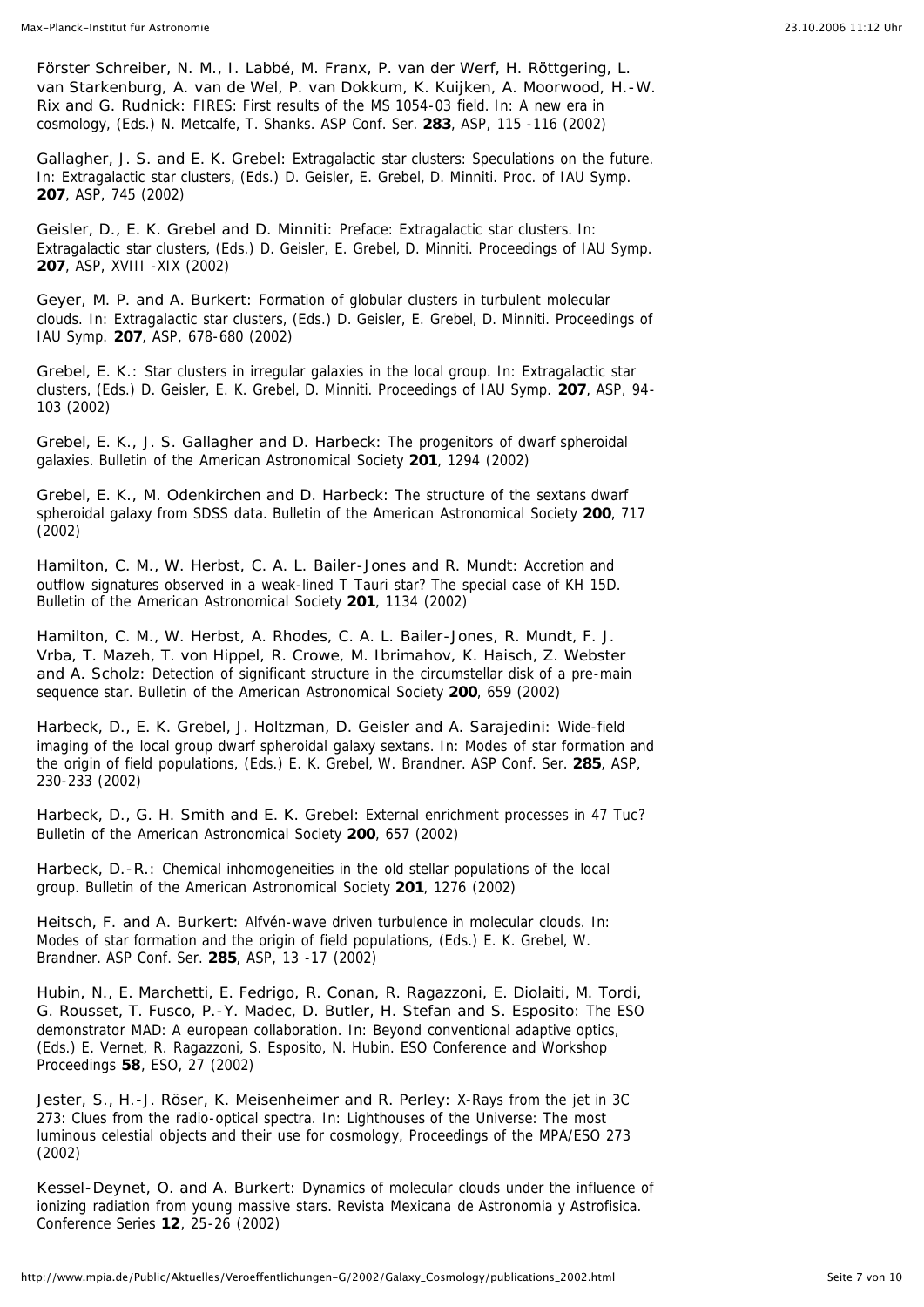*Khochfar, S. and A. Burkert:* The galaxy merger rate in different quintessence cosmologies. In: A new era in cosmology, (Eds.) N. Metcalfe, T. Shanks. ASP Conf. Ser. **283**, ASP, 339-340 (2002)

*Kimball, A. E., T. A. McKay, H.-W. Rix, E. Grebel and E. S. Sheldon:* Population studies of galaxies satellites in the Sloan Digital Sky Survey. Bulletin of the American Astronomical Society **201**, 1115 (2002)

*Kleinheinrich, M., T. Erben, K. Meisenheimer, H.-W. Rix, M. Schirmer, P. Schneider and C. Wolf:* Galaxy-galaxy lensing in the COMBO-17 survey. In: Galaxy evolution, theory and observations, 34 (2002)

*Kniazev, A. Y., E. K. Grebel, S. A. Pustilnik and A. G. Pramskij:* Toward establishing a complete sample of low surface brightness galaxies. Bulletin of the American Astronomical Society **201**, 1195 (2002)

*Kranz, T., A. D. Slyz and H.-W. Rix:* The stellar mass density within spiral galaxy disks. In: Disks of galaxies: Kinematics, dynamics and peturbations, (Eds.) E. Athanassoula, A. Bosma, R. Mujica. ASP Conf. Ser. **275**, ASP, 35-38 (2002)

*Kurk, J. D., L. Pentericci, H. J. A. Röttgering and G. K. Miley:* Observations of radio galaxy MRC 1138-262: Merging galaxies embedded in a giant Ly alpha halo. Revista Mexicana de Astronomia y Astrofisica. Conference Series **13**, 191-195 (2002)

*Kurk, J. D., B. P. Venemans, H. J. A. Röttgering, G. K. Miley and L. Pentericci:* A search for high redshift clusters associated with radio galaxies at  $2 < z < 4$ . In: Tracing cosmic evolution with galaxy clusters, (Eds.) S. Borgani, M. Mezzetti, R. Valdarnini. ASP Conf. Ser. **268**, ASP, 23-26 (2002)

*Lamm, M., R. Mundt, C. A. L. Bailer-Jones and W. Herbst:* Variability and rotation of pre-main sequence stars in NGC2264. Bulletin of the American Astronomical Society **200**, 758 (2002)

*Lee, H., E. K. Grebel and P. W. Hodge:* The chemical abundances of southern dwarf irregular galaxies. Bulletin of the American Astronomical Society **201**, 1121 (2002)

*Ligori, S., T. M. Herbst and M. Robberto:* Thermal IR imaging of W51-IRS2. In: Hot star workshop III: The earliest phases of massive star birth, (Ed.) P. A. Crowther. ASP Conf. Ser. **267**, ASP, 383-384 (2002)

*Maier, C. M.:* Mapping acidalia mensa: Redefining northern plains units and possible deformation history. In: Lunar and Planetary Institute Conference Abstracts, Annual Lunar and Planetary Institute Conference Abstracts **33**, 1360 (2002)

*Majewski, S. R., J. N. Bahcall, D. Geisler, W. Gieren, E. Grebel, C. Grillmair, M. Irwin, K. V. Johnston, R. J. Patterson, N. I. Reid, D. Spergel and S. Tremaine:* Taking measure of the milky way. In: Science with the space interferometry mission, (Eds.) S. Unwin, S. Turyshev, 15 (2002)

*Mühlbauer, G. and W. Dehnen:* Kinematic response of the outer stellar disk to a Central Bar. In: Disks of galaxies: Kinematics, dynamics and peturbations, (Eds.) E. Athanassoula, A. Bosma, R. Mujica. ASP Conf. Ser. **275**, ASP, 133 (2002)

*Odenkirchen, M., E. K. Grebel, W. Dehnen, H.-W. Rix, C. Wolf and C. M. Rockosi:* Tidal tails of the globular cluster Pal 5 detected with SDSS commissioning data. In: Modes of star formation and the origin of field populations, (Eds.) E. Grebel, W. Brandner. ASP Conf. Ser. **285**, ASP, 184-187 (2002)

*Odenkirchen, M., E. K. Grebel, W. Dehnen, H. W. Rix, C. M. Rockosi, H. Newberg and B. Yanny:* The extended tails of Palomar 5: A ten degree arc of globular cluster tidal debris. Bulletin of the American Astronomical Society **200**, 657 (2002)

*Orio, M., D. Harbeck, J. Gallagher and C. Woodward:* V838 Monocerotis. International Astronomical Union Circular **7892**, 1 (2002)

*Patat, F., P. Meikle and J. Aceituno:* Supernova 2002el in NGC 6986. International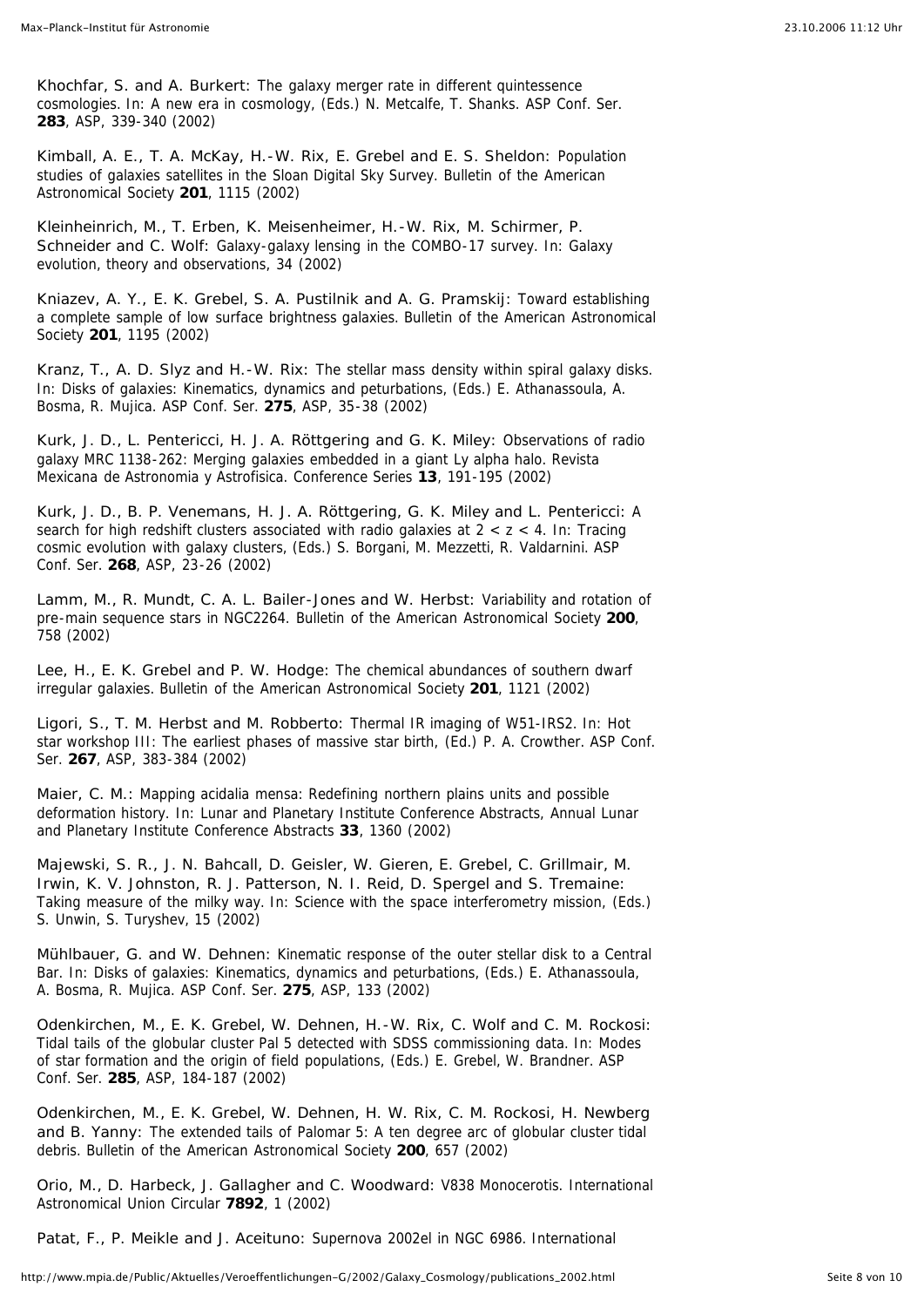Astronomical Union Circular **7954**, 2 (2002)

*Pentericci, L., J. D. Kurk, H. J. A. Röttgering, G. K. Miley and B. P. Venemans:* The population of galaxies in the forming cluster around the radio galaxy MRC 1138-262 at z =2.2. In: Tracing cosmic evolution with galaxy clusters, (Eds.) S. Borgani, M. Mezzetti, R. Valdarnini. **268**, ASP, 27-30 (2002)

*Pittroff, L., P. Guhathakurta, S. Datta, E. Grebel and S. Vogt:* Keck spectroscopy of red giants in the M31 dSph satellites: Dynamics. Bulletin of the American Astronomical Society **201**, 1120 (2002)

*Richtler, T., B. Dirsch, D. Geisler, K. Gebhardt, M. Hilker, L. Infante, D. Minniti, M. Rejkuba, J. C. Forte, S. Larsen, E. K. Grebel and V. Alonso:* Spectroscopy of globular clusters in NGC 1399 –a progress report. In: Extragalactic star clusters, (Eds.) D. Geisler, E. K. Grebel, D. Minniti. Proceedings of IAU Symp. **207**, ASP, 263-268 (2002)

*Rix, H.-W.:* Conference summary. In: Disks of galaxies: Kinematics, dynamics and peturbations, (Eds.) E. Athanassoula, A. Bosma, R. Mujica. ASP Conf. Ser. **275**, ASP, 455- 460 (2002)

*Robberto, M., S. V. W. Beckwith, S. Ligori, T. M. Herbst, A. Custo, P. Boccacci and M. Bertero:* Mid-IR imaging of the BN/KL region. Revista Mexicana de Astronomia y Astrofisica. Conference Series **12**, 40 (2002)

*Singh, H. P., C. A. L. Bailer-Jones and R. Gupta:* Principal component analysis and its application to stellar spectra. In: Automated data analysis in astronomy, (Eds.) R. Gupta, H. P. Singh, C. A. L. Bailer-Jones. Narosa Publ. House, 69-82 (2002)

*Stolte, A., E. K. Grebel, W. Brandner and D. F. Figer:* Infrared imaging of the Arches cluster –Adaptive optics in the densest region of the Milky Way. In: Extragalactic star clusters, (Eds.) D. Geisler, E. K. Grebel, D. Minniti. Proceedings of IAU Symp. **207**, ASP, 132-137 (2002)

*Stolte, A., R. Ibata, H.-W. Rix, B. Yanny and Z. Ivezic:* Constraints on the Sagittarius dwarf galaxy's tidal stream. In: Modes of star formation and the origin of field populations, (Eds.) E. K. Grebel, W. Brandner. ASP Conf. Ser. **285**, ASP, 195-198 (2002)

*Tuffs, R. J., C. C. Popescu, H. J. Völk, D. Pierini, H. Hippelein, K. Leech, L. Metcalfe, I. Heinrichsen and C. Xu:* ISOPHOT observations of late-type Virgo cluster galaxies. In: Tracing cosmic evolution with galaxy clusters, (Eds.) S. Borgani, M. Mezzetti, R. Valdarnini. ASP Conf. Ser. **268**, ASP, 449 (2002)

*Zheng, W., H. Ford, Z. Tsvetanov, A. Davidsen, A. Szalay, J. Kruk, G. Hartig, P. Stockman, M. Postman, H.-W. Rix, R. Lenzen and P. Shu:* Search for the first quasars and supernovae. In: Lighthouses of the universe: The most luminous celestial objects and their use for cosmology, Proceedings of the MPA/ESO, 323 (2002)

*Ziegler, M. and A. Burkert:* The velocity structure of molecular cloud cores. In: Modes of star formation and the origin of field populations, (Eds.) E. K. Grebel, W. Brandner. ASP Conf. Ser. **285**, ASP, 18-20 (2002)

# **Conference Proceedings and Books**

*Geisler, D., E. K. Grebel and D. Minniti (Eds.):* Extragalactic star clusters. Proceedings of IAU Symp. 207. ASP, San Francisco 2002, 778p

*Grebel, E. K. and W. Brandner (Eds.):* Modes of star formation and the origin of field populations. ASP Conf. Ser. 285. ASP, San Francisco 2002, 457p

*Gupta, R., H. P. Singh and C. A. L. Bailer-Jones (Eds.):* Automated data analysis in astronomy. Narosa Publ. House, New Delhi ; London 2002, 364p

# **Popular Papers**